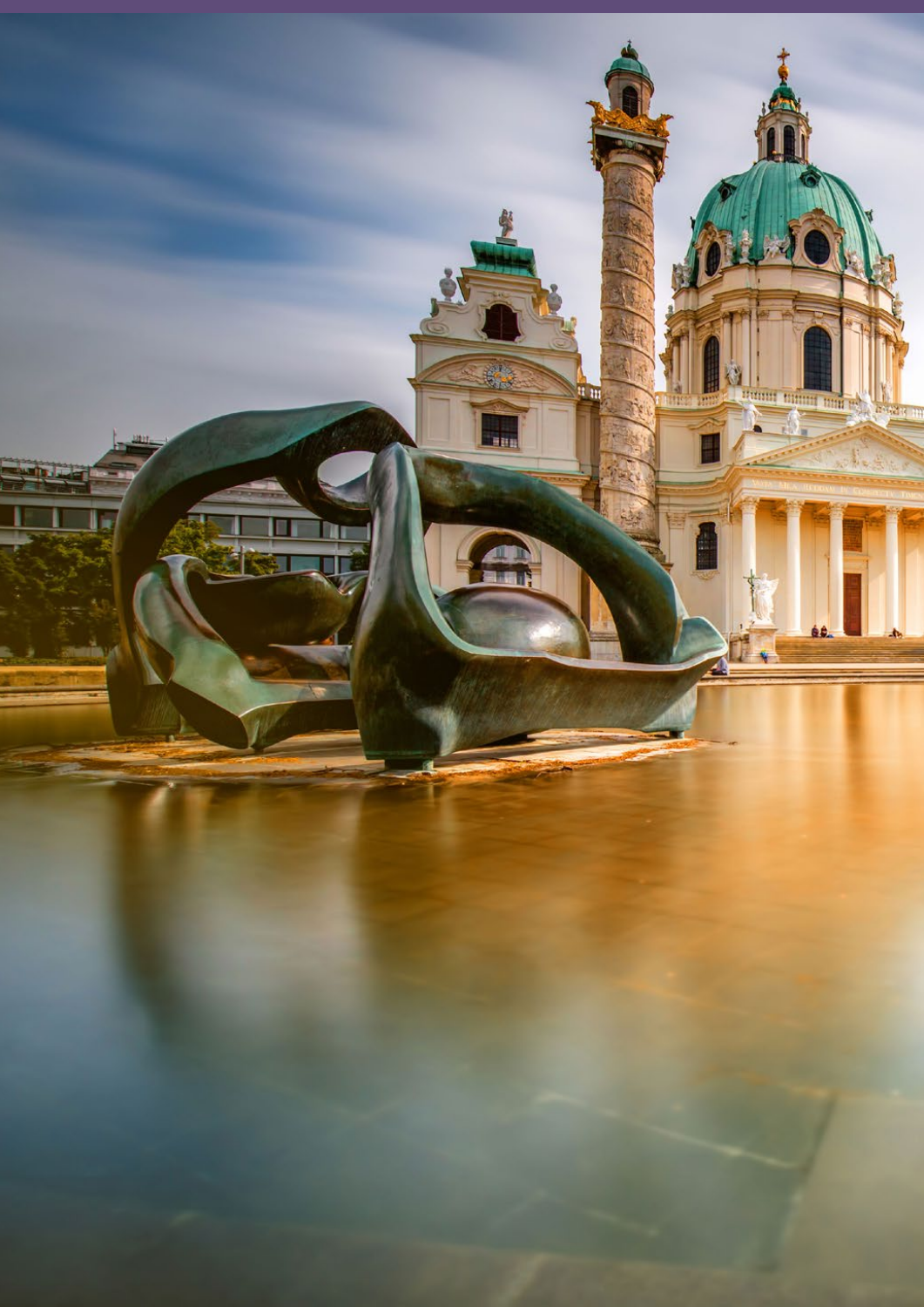# Congress Review

## Review of the European Congress of Radiology (ECR) 2021

Location: ECR 2021 Date:  $3<sup>rd</sup>-7<sup>th</sup> March 2021$ Citation: EMJ Radiol. 2021;2[1]:12-21. Congress Review.

VENNA'S musical culture was a<br>
central element throughout the<br>
opening ceremony of this year's central element throughout the opening ceremony of this year's European Congress of Radiology (ECR), which opened to the music of Johan Strauss's 'Die Fledermaus', performed by the Philharmonic Five. The musical element continued to manifest itself as the musicians performed classical pieces throughout the ceremony ranging from 'Giuditta' to 'Don Giovanni'. Although the coronavirus disease (COVID-19) pandemic forced yet another congress to switch to a virtual setting, Vienna's character and style was diffused throughout the congress.

In what now seems to be an ironic twist of fate due to the COVID-19 pandemic, last year the European Society of Radiology (ESR) President Prof Michael Fuchsjäger chose 'embracing' as the main theme of this year's ECR. Underpinning this theme was Gustav Klimt's painting 'The Kiss', which served as the signature image of the congress. As elegantly put

by Prof Fuchsjäger, embracing is an all-encompassing word and radiology is the one thing that attendees collectively embraced.

In addressing the audience during the opening ceremony, Prof Fuchsjäger emphasised that "At the outbreak of a global pandemic, the ESR chose to embrace the innovative and widereaching opportunities that only learning can provide."

The ESR online platform offered five parallel streams with a plethora of sessions and themes to choose from, which made navigation an engaging and stimulating experience for attendees. Channel 1 contained live broadcasts from a dedicated studio in Vienna acting as a hub and hosting pop-up events from academic and industry partners in 20 different cities around the world. This channel also broadcast classes of yoga, mindfulness, dance, and Aikido, in line with the special theme of this year's congress: wellbeing.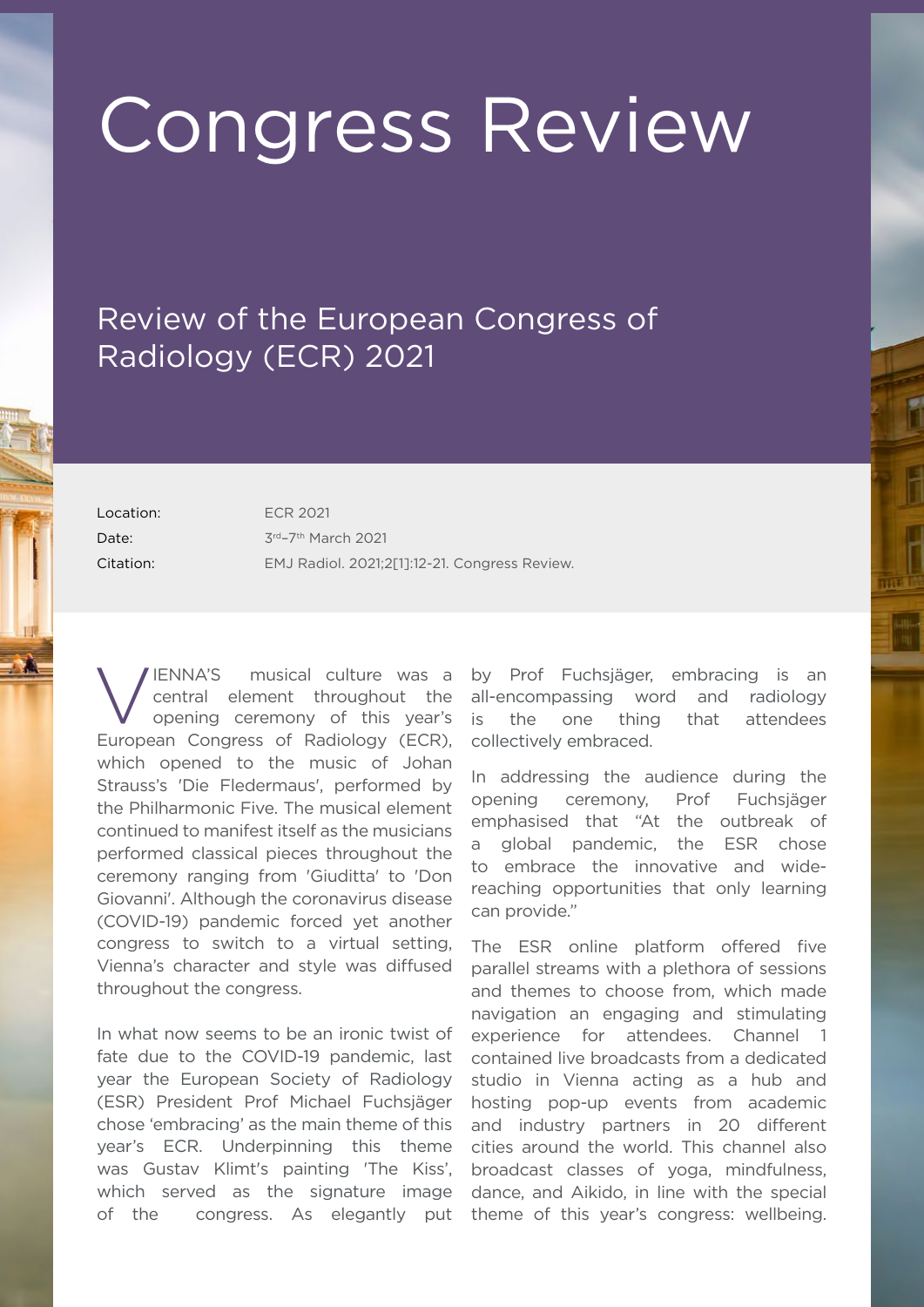*"At the outbreak of a global pandemic, the ESR chose to embrace the innovative and wide-reaching opportunities that only learning can provide."* 

Prof Fuchsjäger expressed his belief that "if we can remain resilient and focussed in the face of adversity, we can serve our patients even more effectively."

Ranging from plenary lectures and workshops to new horizons sessions and industry symposia, this congress had something for everyone. With presentations on artificial intelligence, radiomics, thera(g)nostics, and Star Wars-themed image interpretation quizzes, there was a wide range of topics and sessions to choose from. Of course, there was an abundance of sessions on COVID-19, ranging from its radiological manifestations, diagnosis, and the use of artificial intelligence.

This year's recipients of honorary membership, which is awarded to individuals for their scientific excellence, international reputation, and achievements in national or international radiology, were Prof Sanjiv Sam Gambhir, Stanford, California, USA; Prof James P. Borgstede, Colorado, Denver, USA; and Prof Pek-Lan Khong, Hong Kong, SAR, China. A particularly touching tribute was paid to Prof Gambhir who sadly passed away in July 2020, who Prof Fuchsjäger characterised as "a luminary of exceptional style and wisdom."

The three recipients for this year's Gold Medal of the ESR were Prof Fiona Gilbert, Cambridge, UK; Prof Paul M.

Parizel, Perth, Australia; and Prof Francesco Sardanelli, Milan, Italy. The award is presented to outstanding scientists who work in radiology or life sciences and have been active in the organisation and establishment of radiology in national or international organisations. Each of the recipients chose a favourite piece of music to be played at the ceremony, which ranged from cool jazz to Tchaikovsky. Combining an element of surprise with a touch of Viennese culture, the opening ceremony closed with Prof Fuchsjäger joining the soprano Valentina Nafornita to sing a duet from 'Don Giovanni'.

This was a truly memorable congress, hosted on a highly innovative platform paving the way for more virtual events organised by the ESR. In the closing ceremony, Prof Fuchsjäger emphasised that "we adapt, we innovate, and we embrace opportunities, no matter what form our annual meeting might take."

In this issue of *EMJ Radiology* our team has covered a selection of the topics from ECR, aiming to impart some of the knowledge shared at the congress. ■



ECR 2021 REVIEWED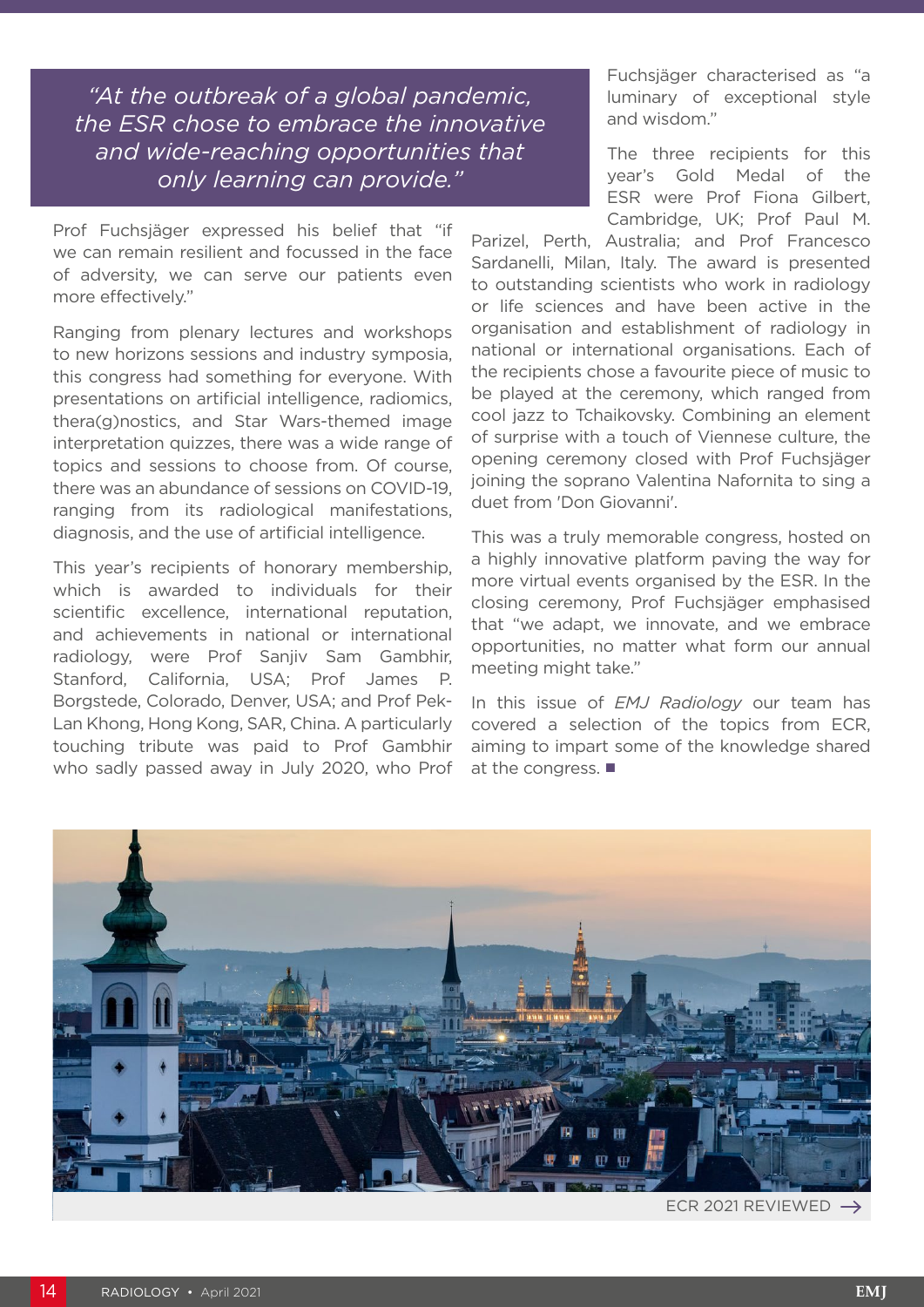# Cardiovascular Magnetic Resonance in Sudden Cardiac Death



SUDDEN cardiac death is unexpected<br>
Submortality occurring as a result of cardiac<br>
causes and within a short time period. mortality occurring as a result of cardiac The majority of these events are attributable to ventricular arrhythmias. Underlying structural cardiac abnormalities, including postinfarction scar tissue, are found in most cases of

> *"This strategy clearly outperformed the*

*measurements, which was poorly discriminate."* 

sudden cardiac death. During the ECR 2021 Master Class titled 'Cardiac Imaging in Arrhythmia And Sudden Cardiac Death', Dr Hubert Cochet, University of Bordeaux, Bordeaux, France, discussed the role of late gadolinium enhanced (LGE) cardiac magnetic resonance (CMR) in scar characterisation.

The current approach for the primary prevention of sudden death relies on the measurement of left ventricular ejection fraction (LVEF).

Dr Cochet noted that this methodology cannot be considered satisfactory because a large proportion of patients dying suddenly remain undetected, with >80% of them having LVEF >35%. To overcome LVEF limitations, analysis of LGE CMR images has been proposed. Dr Cochet highlighted a recent study that monitored approximately 1,000 patients with coronary artery disease over 6 years and found

that quantification of grey zone on LGE images accurately identified a group at high risk of future arrhythmia. Dr Cochet emphasised: "This strategy clearly outperformed the one based on LVEF measurements, which was poorly discriminate."

On the topic of nonischaemic dilated cardiomyopathy, Dr Cochet stated: "As opposed to ischaemic heart disease, in which LGE may recruit additional participants for implantable cardioverter defibrillator implantation, LGE in dilated cardiomyopathy may be more useful to prevent unnecessary implantations in a subset of patients who are currently considered for implantation but whose risk profile is rather low." A further *one based on LVEF* 

> qualifications could also be used in hypertrophic cardiomyopathy to improve primary prevention.

series of studies have illustrated that LGE

Lastly, the importance of CMR in the aetiological diagnosis of patients presenting with ventricular arrhythmia was discussed. Dr Cochet stressed that CMR should be performed even when first-line echocardiography and angiography are negative. ■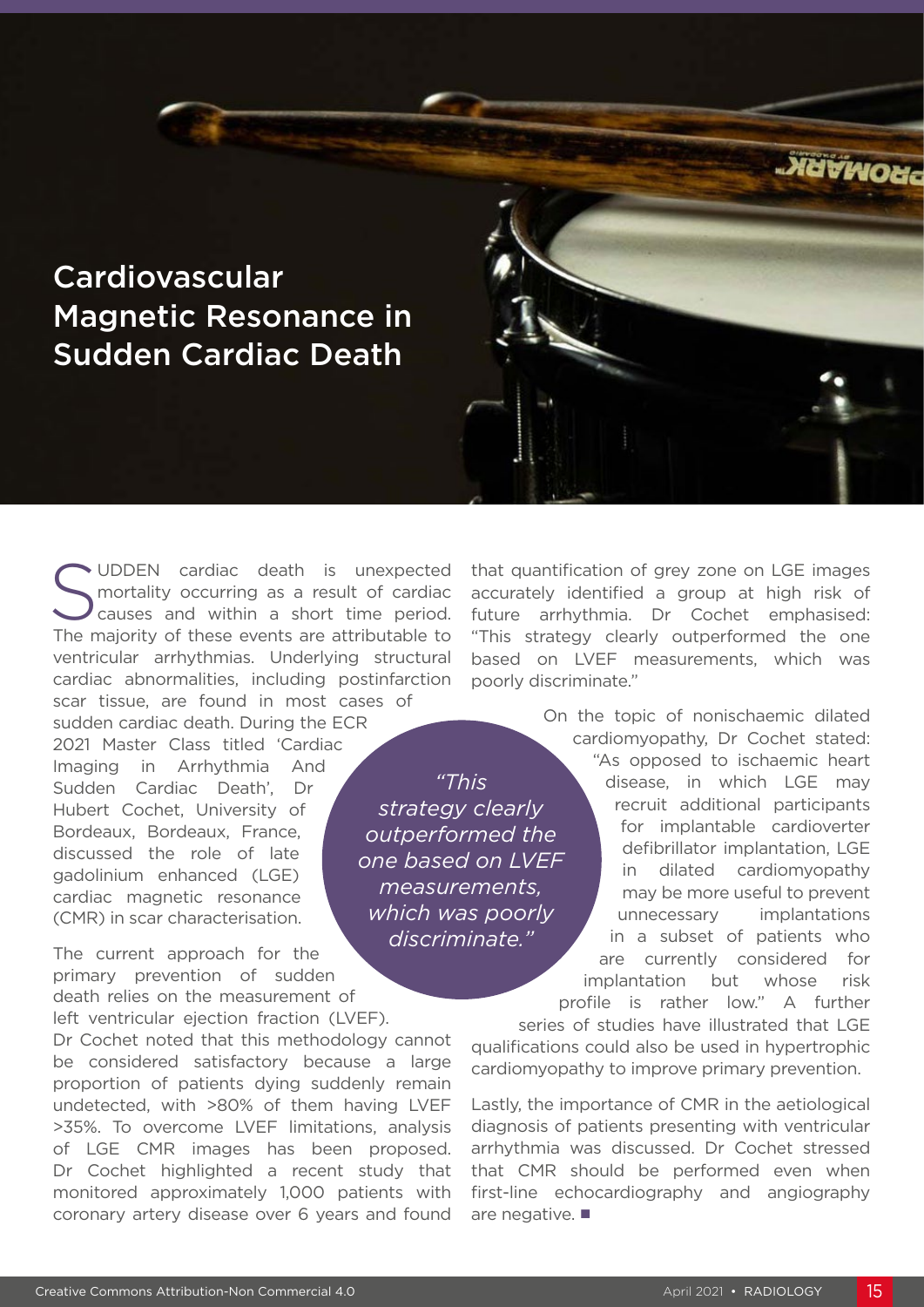#### Functional MRI for Assessment of Cervical Cancer

HE USE of functional MRI (fMRI) in the evaluation of cervical cancer is increasing. While standard MRI and conventional imaging techniques, such as ultrasound and CT, are effective at detecting tumours that show anatomical distortional and changes in tissue appearance, they often fail to identify the small-volume active tumours, either when they first present or in early disease relapse; the anatomic and functional imaging ability of fMRI makes this possible. Prof Evis Sala, Honorary Consultant Radiologist, Addenbrooke's Hospital, Cambridge, UK, spoke in a session series on the topic of fMRI in cervical cancer, with particular emphasis on treatment selection, planning, and monitoring.

In helping delineate small tumours, such as adenocarcinoma of the cervix, dynamic contrast-enhanced (DCE) MRI is favourable, especially in patients eligible for trachelectomy (fertility-sparing procedure), due to its ability to noninvasively characterise tissue vasculature. DCE-MRI is also a useful tool in treatment planning (radiotherapy versus surgery) and in evaluating treatment response more readily than assessing tumour size.

There is a growing interest in the use of diffusionweighted MRI (DWI) in combination with T2 weighted images to measure early treatment response. This is due to the imaging ability to observe reduced profusion in the tumour and is more effective than pattern-monitoring early response to treatment. Prof Sala advised not to use positron emission tomography at treatment completion (3–6-month window), because inflammation and nonspecific glucose uptake give the possibility of false positives; here both DCE-MRI and DWI are more suited. In terms of detecting tumour recurrence, DWI also proves effective at identifying small, subtle areas of tumour.

Prof Sala also mentioned her team's success in using a combination of positron emission tomography and fMRI for outcome prediction, with both systems serving as disease-free and overall survival biomarkers. ■

*"In helping delineate small tumours, such as adenocarcinoma of the cervix, dynamic contrast-enhanced (DCE) MRI is favourable"*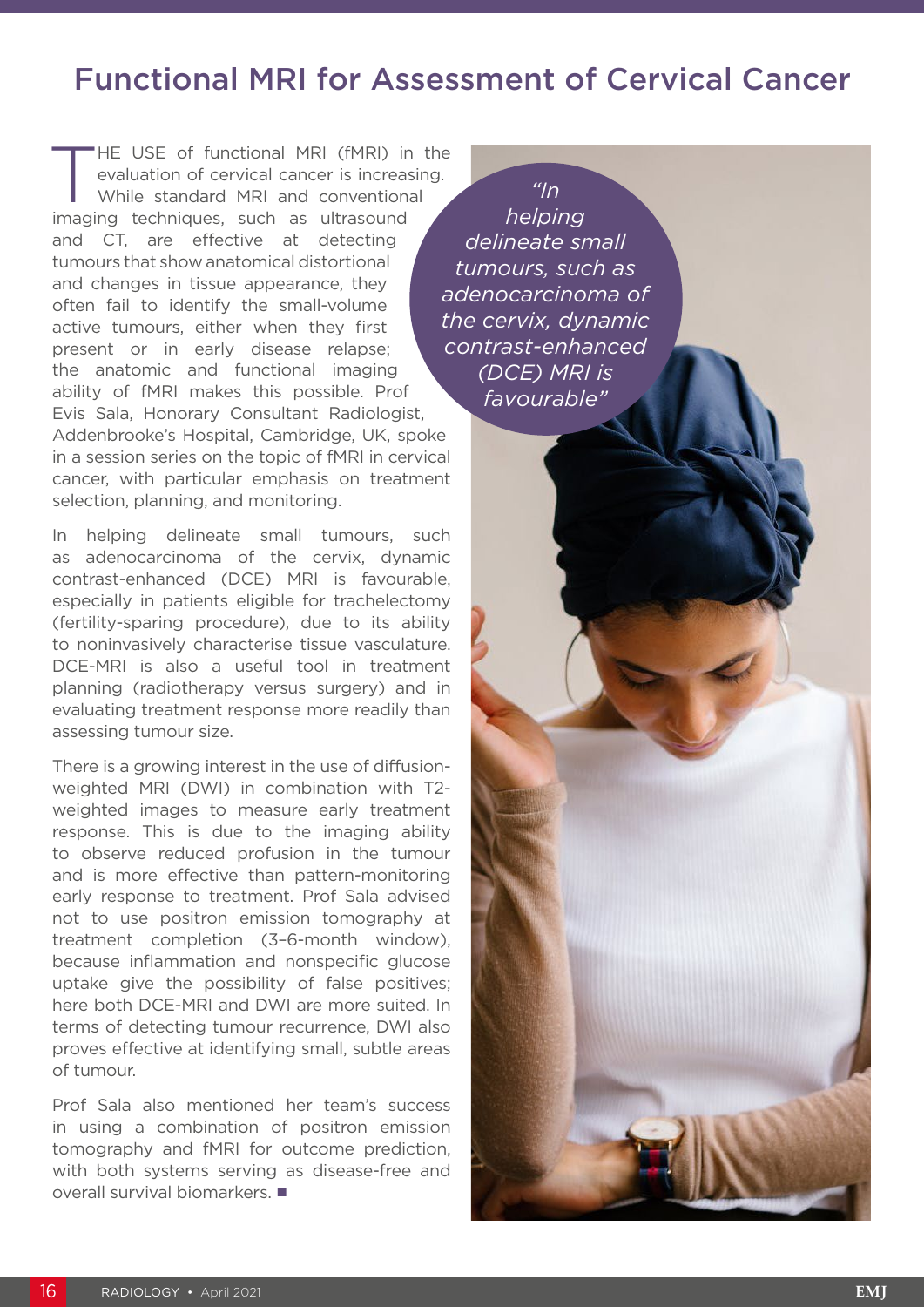#### Gadolinium Deposition: An Update

ADOLINIUM-based contrast agents<br>
GGBCA) are diagnostic pharmaceutical<br>
compounds containing paramagnetic<br>
codelinium ions that affect the magnetic (GBCA) are diagnostic pharmaceutical compounds containing paramagnetic gadolinium ions that affect the magnetic resonance signal properties of surrounding tissue. GBCA are commonly used in clinical practice because of their fundamental ability to selectively decrease the T1 relaxation time within a lesion rather than in normal tissue.

However, during the ECR 2021 Special Focus Session titled 'Can We Limit Gadolinium Use in Neuroimaging?', Prof Dragan Stojanov, Centre for Radiology, Clinical Centre of Niš, Niš, Serbia, pointed to several recent studies that demonstrated gadolinium neurodeposition in patients with normal renal function. Specifically, gadolinium deposition has been recorded in brain structures such as the dentate nucleus and globus pallidus. These findings were confirmed in animal models.

Prof Stojanov explained that GBCA can be divided into two structurally distinct categories: linear (open chain) and macrocyclic chelates. The current prevailing theory is that the degree of deposition depends on the molecular structure of the contrast agent used. In particular, dissociation depends on the kinetic and thermodynamic stability of GBCA. The gadolinium ions of macrocyclic GBCA are caged in the cavity of ligands and this is believed to underlie the heightened stability of macrocyclic chelates relative to linear chelates.

The gradual dissociation of accumulated linear GBCA in the brain allows gadolinium to bind proteins and other macromolecules and this process is ultimately responsible for neurodeposition.

On the basis of these findings, Prof Stojanov revealed that the European Medicines Agency (EMA) recommended the suspension of all commercially available linear GBCA. Consequently, many of the less stable chelates have been removed from routine clinical use in recent years.

Prof Stojanov highlighted that there is currently no clinical evidence of adverse health effects specifically related to gadolinium accumulation in the human brain: "In my opinion, future research is needed to determine the mechanism by which gadolinium deposits within the human tissue and whether this leads to clinically significant sequelae." ■



*"In my opinion, future research is needed to determine the mechanism by which gadolinium deposits within the human tissue and whether this leads to clinically significant sequelae."* 

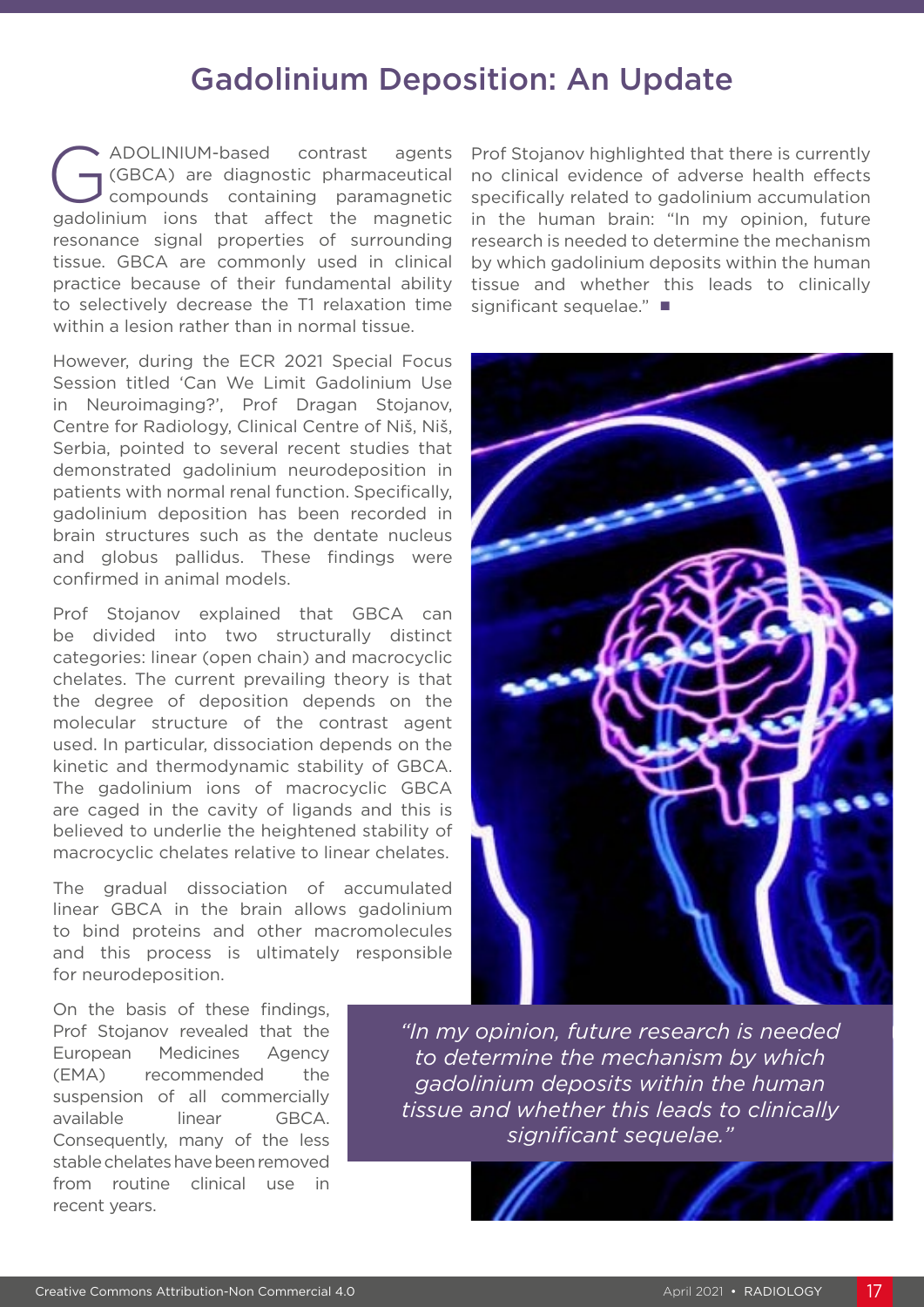# How Can Cone-beam CT Change Clinicians' Practice in Interventional Radiology?

THE MAINSTAY of interventional radiology<br>has been 2D angiography, but this has been<br>thwarted by its low contrast resolution. This has been 2D angiography, but this has been thwarted by its low contrast resolution. This poses a challenge for small lesions and vessel visibility, resulting in having to take multiple

angiograms, which increases radiation dose. Imaging hybrid systems can bridge the gap and give excellent results, but the costs and workflow implications are considered too great a challenge. Cone-beam CT has been around since the early 1990s and earliest applications were for vascular imaging and angiography. At ECR 2021, Dr Raman Uberoi, University of Oxford, Oxford, UK, delivered a presentation entitled 'How conebeam CT can change your practice

in interventional radiology' as part of a Master Class on new diagnostic tools for vascular diseases.

As things have progressed over the last 15–20 years, scan times have reduced and multiphasic acquisitions can be obtained. The result is that cone-beam CT provides 3D volume images with great contrast resolution. With cone-beam CT, images can be combined with angiographic images; the correct software allows for treatment planning, catheter and needle

navigation, monitoring of treatment, as well as final results assessment.

Excellent training of the patient and staff is vital to the execution of imagery. Cone-beam CT can

*"Innovative equipment and further development of software and hardware for this imaging technique improve speed accuracy and safety procedures, ultimately improving patient outcomes."* 

show the lesion vascular territory at the time of the procedure and offers multimodality fusion, with therapy planning needed for interarterial or percutaneous ablation techniques. These qualities are incredibly valuable as clinicians can automatically identify vessels to be targeted; these vessels can be extracted and lesions targeted.

While the earliest uses of this 3D imaging were for angiography, it can be extremely useful in identifying and targeting branch vessels as well as problems that might compromise stent graft.

Cone-beam CT is now widely available from many manufacturers and its use can be extended to an increasing range of areas including information retrieval. Innovative equipment and further development of software and hardware for this imaging technique improve speed accuracy and safety procedures, ultimately improving patient outcomes. ■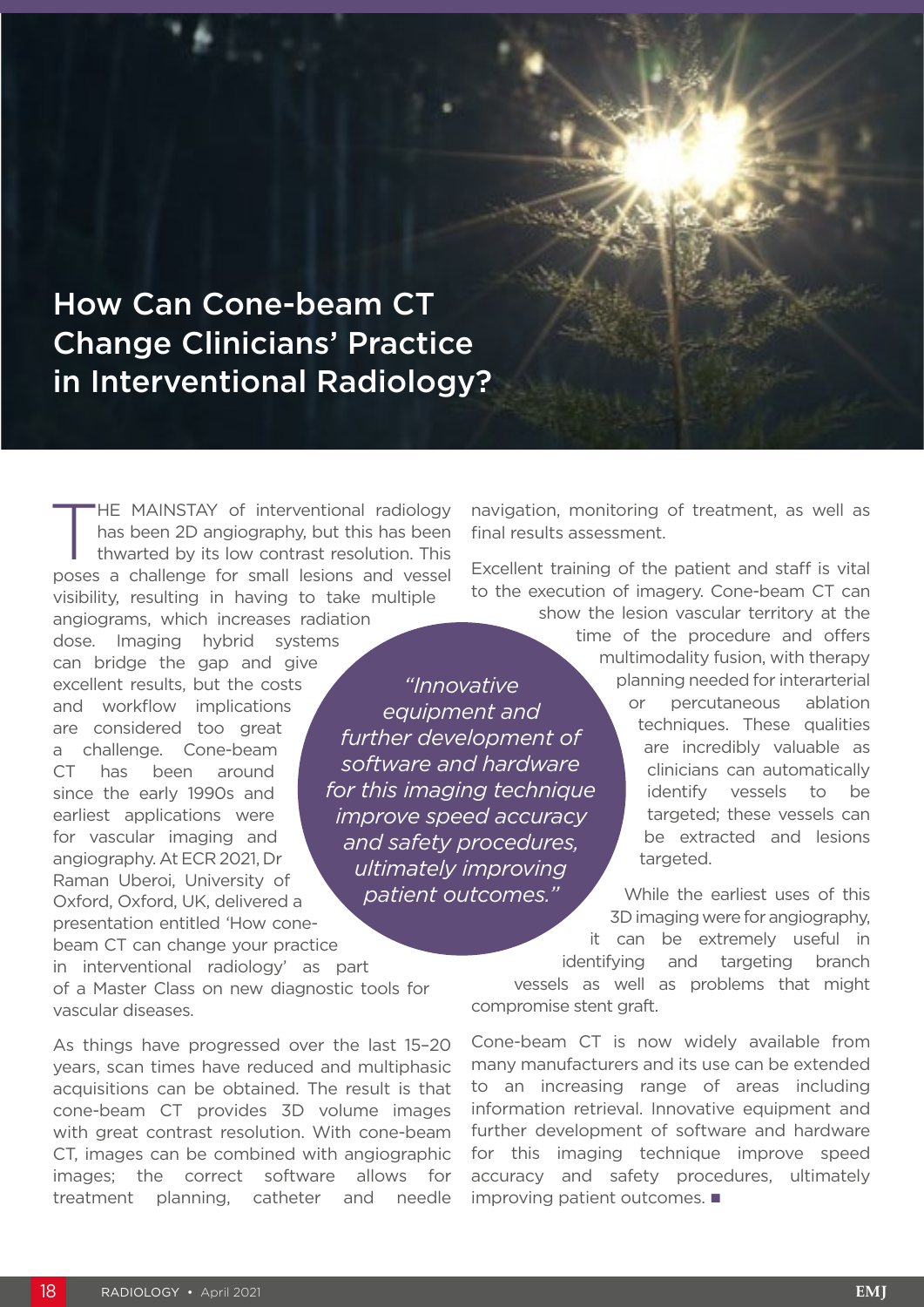#### Radiographers and Patient-Centred Care

INTHE PAST decade, there has been a paradigm<br>shift in healthcare systems to suggest that<br>patient satisfaction has become an important N THE PAST decade, there has been a paradigm shift in healthcare systems to suggest that factor for healthcare professionals to consider. Patient-centred care means the needs of the patient are addressed, their questions are answered effectively, and the overall patient experience is improved. In medical imaging, image quality, radiation dose, and other technical aspects are essential; however, patient centred-care was a key subject addressed at ECR 2021.

A quality improvement methodology research study from Warrington and Halton Hospitals NHS Trust, Warrington, UK, led by radiographers Drs Louise Harding and Paula Evans, titled 'Always about', was introduced at this year's congress. This methodology uses the Plan-Do-Study-Act (PDSA) cycle by encouraging honest and transparent feedback from patients and reviewing this feedback to make the required changes. The aim was to inspire radiographers: to increase patient engagements in their treatment, listen to patients' needs and concerns, avoid making assumptions, address gaps in the quality care systems, and to improve overall radiographic practice and teamwork.

Dr Andrew England, senior lecturer at Keele University, Keele, UK, outlined the role of the European Federation of Radiography Societies (EFRS) and its initiatives for promoting patientcentred care across Europe. The EFRS is the European voice of radiographers and currently represents over 100,000 radiographers and 8,000 students. It recognises 40 national societies and over 60 radiography educators from Europe and beyond. The core belief of the society is essentially putting patients first by finding ways to enhance quality of care in medical imaging and radiography.

Studies have shown that by bringing the patient to the centre of defining their care needs, the safety and effectiveness of care can improve significantly. Quality improvement methodologies can positively impact patience experience and appreciate how patient-centred care has an impact on radiographic practice. ■

*"Quality improvement methodologies can positively impact patience experience and appreciate how patient-centred care has an impact on radiographic practice."*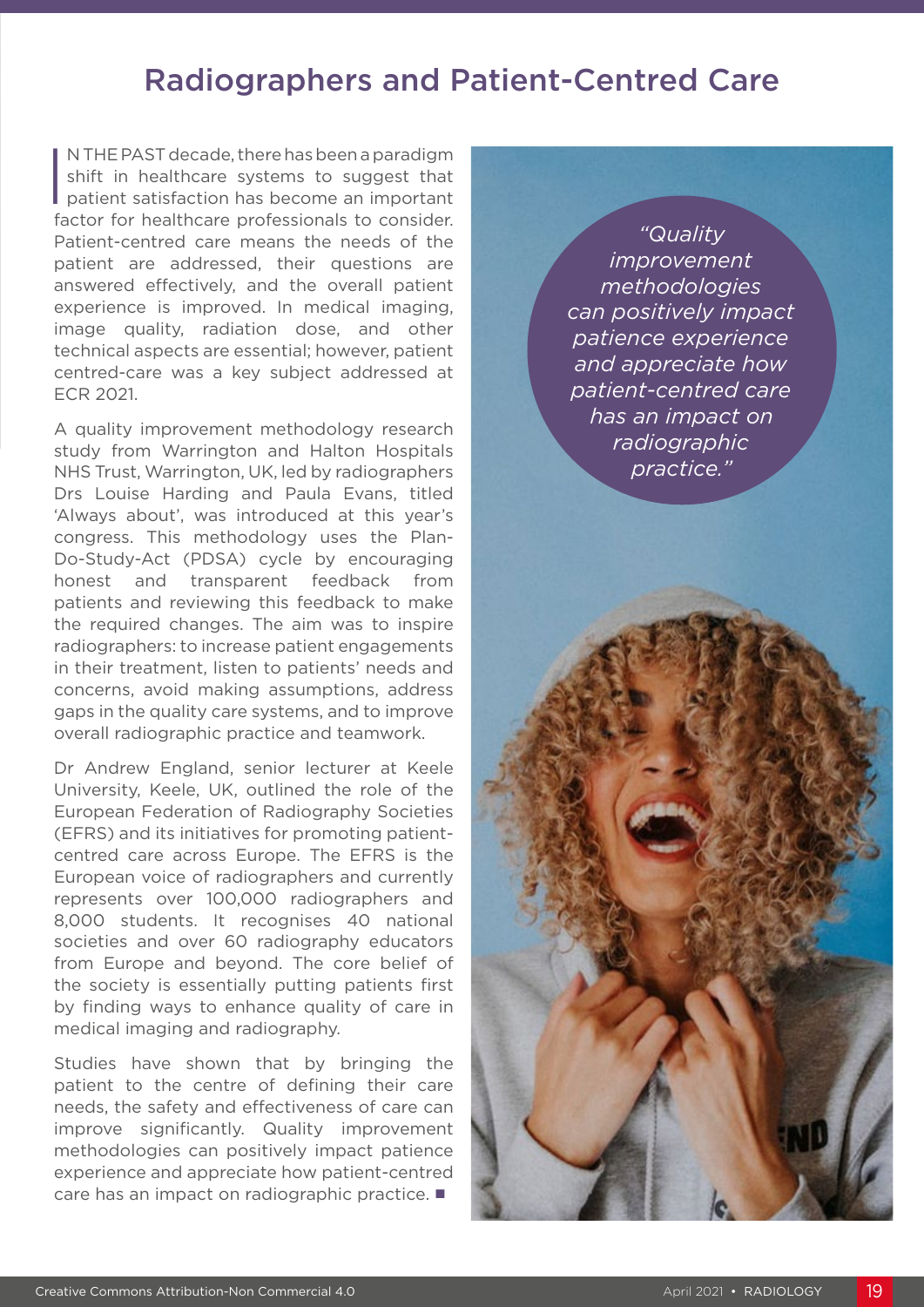

# The ALARA Principle: Dose Reduction in CT and Radiography for Children

*"...medical imaging procedures need to be* 

*radiological protection, especially in children."* 

SPECIAL training is required when utilising<br>
The 'ALARA' principle (which stands for<br>
the law as reasonably askinights') is a sefety. medical radiation in paediatric patients. 'as low as reasonably achievable') is a safety concept used to protect patients from

excessive exposure to ionising radiation. In radiography, certain exposure techniques are required when treating small children thanks to their weight–mass ratio. A session was presented at ECR 2021 by Dr Erich Sorantin, Medical University of Graz, Graz, Austria, and Dr Jeannette Kraft, Leeds Teaching Hospitals NHS Trust, Leeds, UK, on avoiding or reducing ionising radiation in children. *justified and optimised for* 

Prof Sorantin started the session by evaluating how to improve the benefit and risk ratio of children in radiography and CT by adapting exposure and dose settings to paediatric needs. Tips were shared on how patient positioning and using the slice thickness approach in radiography is essential in dose reduction. It was suggested that a child with spinal deformity or scoliosis could have an MRI scan first, perhaps followed by a focussed CT scan of any bony fusion anomaly.

CT scans are essential in acute trauma for 3D imaging of deformities and assessment of post-traumatic complications causing plate fusion or bone infection. Dr Kraft, a specialist

> in musculoskeletal radiology, discussed how medical imaging procedures need to be justified and optimised for radiological protection, especially in children. An example was shared to explain that although CT may be appropriate to assess a triplane fracture of the ankle, it is not needed for all ankle fractures in children.

Ultrasound was suggested as the first-line imaging investigation in "lumps and bumps" and nontraumatic joint pain.

Possibilities for low-dose applications in skeletal imaging were presented in this session at ECR 2021. A good example was shown in which a low-dose video graphic system allows for total body imaging in a natural, weight-bearing position, producing viewable 2D images and 3D models. Dr Kraft affirmed its use for imaging of scoliosis or lower limb deformities. ■